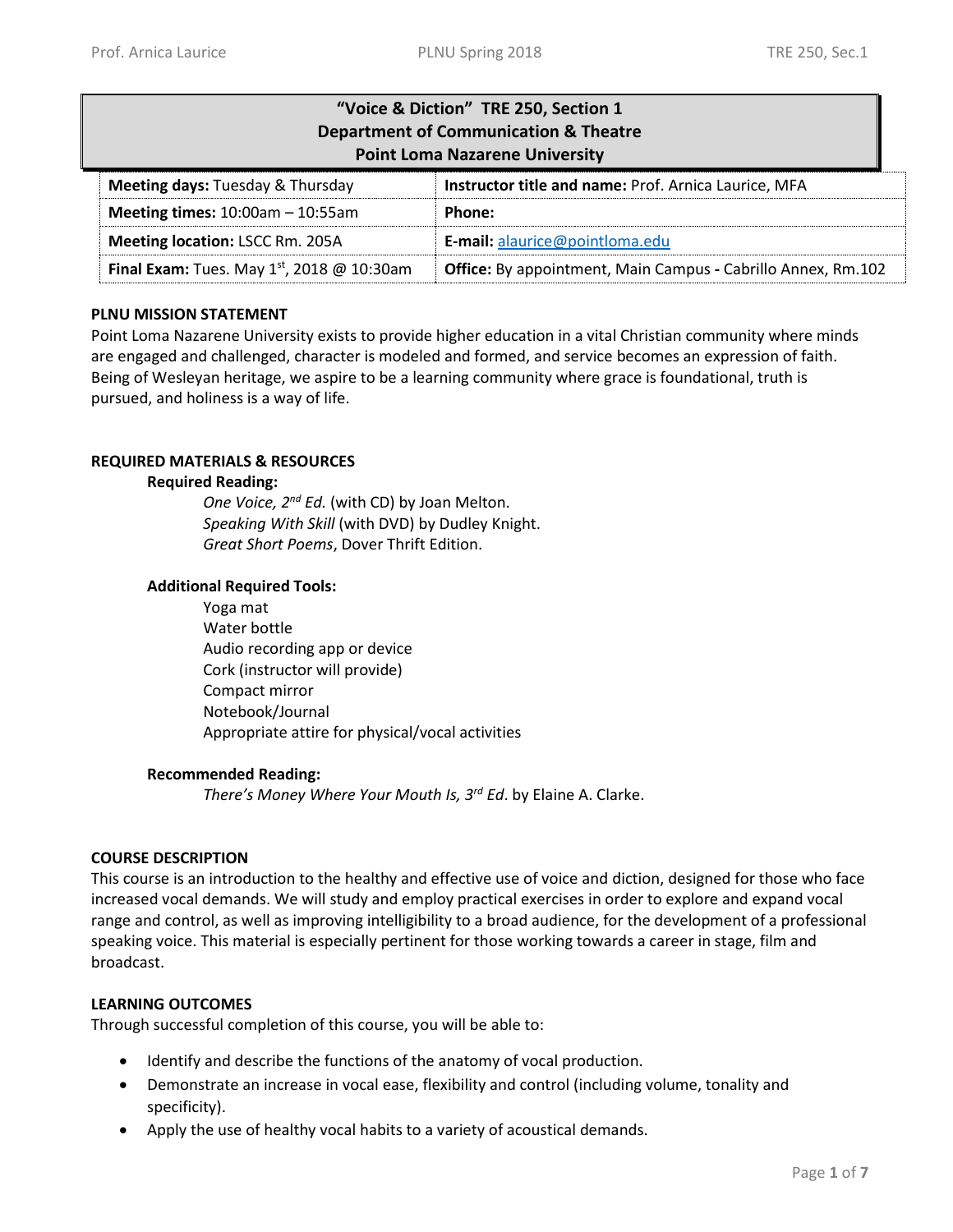- Execute a series of vocal exercises for continued vocal development.
- Perform a series of vocal tasks, including cold readings and memorized passages of heightened language, whether recorded or in live presentation, with a high level of intelligibility and meaningful expression.

## **COURSE PROCEDURE**

- You are expected to be familiar with all material in this syllabus.
- This is a physical class, as we use various exercises and play to engage and release the voice. Therefore required attire is as follows: comfortable, non-restrictive, non-revealing clothing that allows movement (i.e.: yoga or sweat pants with shirts that are not so loose that they become hindrances in inverted positions. No skirts, short shorts, tight jeans, or cropped shirts please. ). Footwear should be easy to remove. If you are unsure, please speak with instructor for more detail. If you are not dressed to participate fully in class, participation points will be deducted from your grade.
- You must bring your 'Additional Required Tools' to each class unless explicitly told otherwise by professor. These include compact mirror, cork, yoga mat, water and notebook/journal. Text books being used at the time should also be brought to class for reference. Failure to bring these items will inhibit your ability to participate and therefore negatively affect your participation grade.
- $\bullet$  You must sign and return a copy of the Student Waiver by 10:00am PST Jan.16<sup>th</sup>, 2018 in order to take part in this class. Full engagement and participation are required for successful completion of this course. Accommodations will be made for special circumstances, but active participation is still a requirement.
- Written assignments may be submitted in person, uploaded to Canvas or by email by the due date stated in the assignment. Class Preparation assignments (such as quizzes, discussions on Canvas or questions on the readings) will not be accepted for credit if submitted late. Other assignments may be considered for partial credit, unless otherwise stated*,* at the professors discretion, based on the following: assignments submitted within 24 hours of the assignment due date will be eligible for up to 90%, assignments submitted 24-48 hours after due will be eligible for up to 85%, assignments submitted 48-72 hours late will be eligible for up to 75%, assignments more than 72 hours late may be submitted for review and feedback from instructor.
- All papers must be typed. Work should be proofread and free of errors, following MLA standard formatting, 10-12 point font size, single spaced, and all research materials properly cited. This on-line writing lab from Purdue is very helpful: <https://owl.english.purdue.edu/owl/resource/747/1/> As well, the Tutorial Center has people available to help with proofreading, etc., and the staff at Ryan Library can assist with research.

Your grade for the course will be based on the following breakdown:

| 30% | Class Preparation,          | Full participation is a requirement of this course.             |  |
|-----|-----------------------------|-----------------------------------------------------------------|--|
|     | Attendance & Participation  | Attendance as well as preparedness and student                  |  |
|     |                             | engagement during class will all be factors in calculating this |  |
|     |                             | grade. As well, short discussions and assignments will be       |  |
|     |                             | given, called Class Preparation Assignments (CPA's), to         |  |
|     |                             | prepare students for material being covered in class-late       |  |
|     |                             | CPA's will not be accepted for credit.                          |  |
| 20% | <b>Midterm Presentation</b> | You will give a midterm presentation which will                 |  |
|     |                             | demonstrate your synthesis of the course work so far and        |  |
|     |                             | help you and the professor implement a plan for personal        |  |
|     |                             | development in your voice and diction work.                     |  |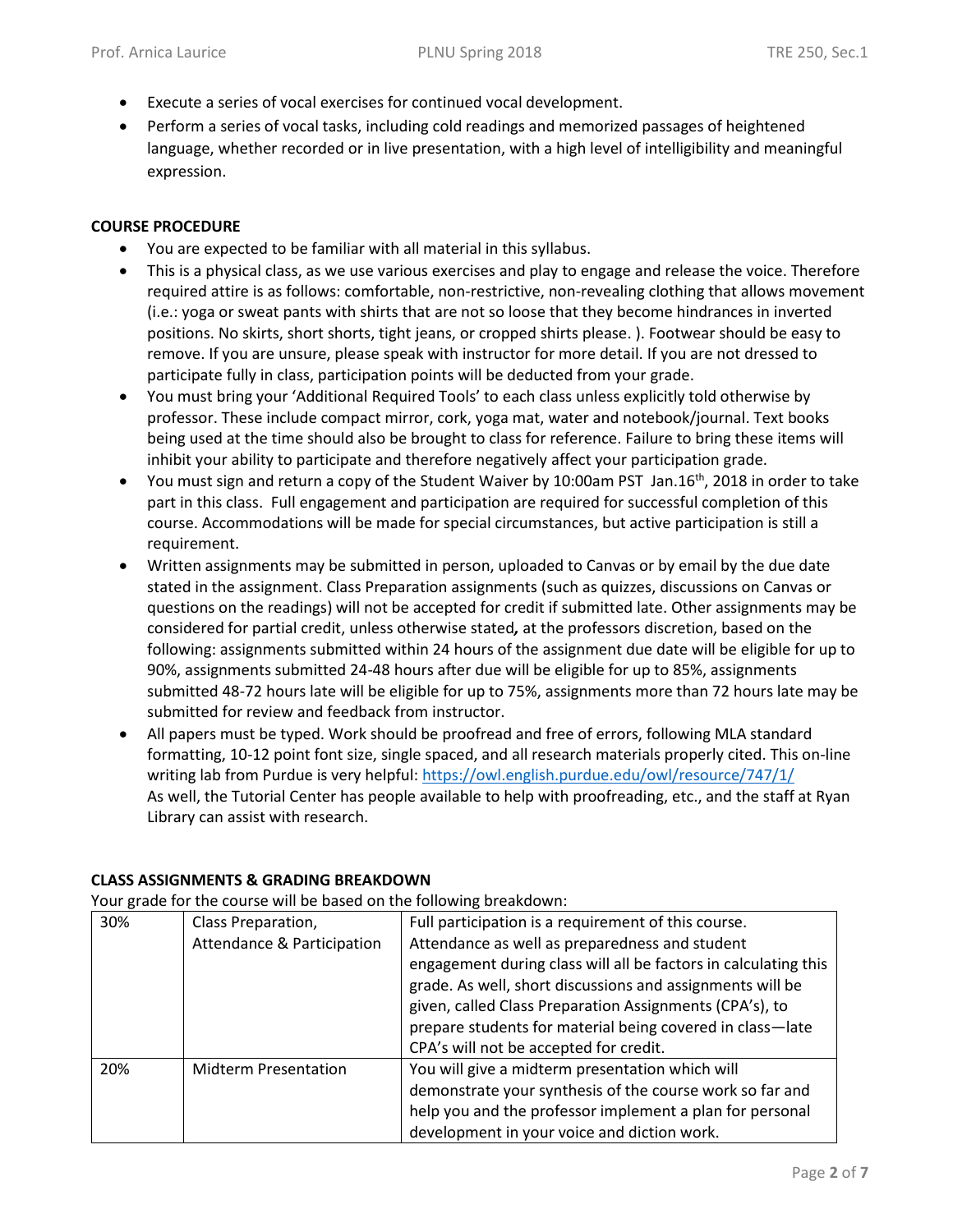| 15% | Midterm Exam              | A midterm exam will be given which will cover the material<br>in class and readings up to this point. The midterm exam is<br>tentatively scheduled for March 1st, 2018.                                                                                                                                                                                                                                                                         |
|-----|---------------------------|-------------------------------------------------------------------------------------------------------------------------------------------------------------------------------------------------------------------------------------------------------------------------------------------------------------------------------------------------------------------------------------------------------------------------------------------------|
| 20% | <b>Final Presentation</b> | You will give a final presentation to demonstrate your<br>increased skill and proficiency in the concepts and material<br>we have covered in class. Consideration will be given for<br>implementation of feedback from Midterm Presentation.<br>While voice and diction are a constantly evolving skill, this<br>will serve as a milestone to assess your growth through this<br>course and help direct you toward further self<br>improvement. |
| 15% | Final Exam                | A final exam will be given which will cover the material<br>covered throughout the semester, with special emphasis on<br>material covered after midterm. The final exam for this<br>course is scheduled for Tuesday May 1 <sup>st</sup> , 2018 at 10:30am.                                                                                                                                                                                      |

## **ASSESSMENT & GRADING**

## **According to PLNU policy, the Grade Scale is as follows: (% to Letter):**

| $93-100\% = A$  | $73 - 76\% = C$ |
|-----------------|-----------------|
| $90-92\% = A$   | $70-72\% = C$   |
| $87-89\% = B+$  | $67-69\% = D+$  |
| $83 - 86\% = B$ | $63 - 66\% = D$ |
| $80 - 82\% = B$ | $60 - 62\% = D$ |
| $177-79\% = C+$ | $0-59\% = F$    |

Some assignment for this course will be graded as complete/incomplete while others may receive a point value based on provided rubric and assignment information. These will then be weighted into the overall Grading Breakdown as provided above. Canvas will reflect completed portions of the Grading Breakdown but will not account for assignments that have not been graded yet (for example Attendance & Participation and Final Exam grades will not be entered until the end of the semester). You can speak with the instructor at any time if you have questions about your standing in the course. Your mid semester and final letter grade for the course will be submitted through the PLNU Portal.

## **PLNU ATTENDANCE AND PARTICIPATION POLICY**

Regular and punctual attendance at all classes is considered essential to optimum academic achievement. If the student is absent from more than 10 percent of class meetings, the faculty member can file a written report which may result in de-enrollment. If the absences exceed 20 percent, the student may be de-enrolled without notice until the university drop date or, after that date, receive the appropriate grade for their work and participation. See **Academic Policies** in the Undergraduate Academic Catalog.

## **COURSE SPECIFIC ATTENDANCE AND PARTICIPATION POLICY**

In order to benefit from this course, you are expected to attend each class session and participate in a positive manner. Distracting or disrespectful behavior will not be tolerated and may result in removal from the classroom and significantly affect your final grade.

Being on time and ready at the start of class is important not only to your instructor but to your fellow student. If you are late, please enter the classroom quietly. If you are late on a presentation day, you may not enter the class while a presentation is in progress. Lates will be considered as a half absence when calculating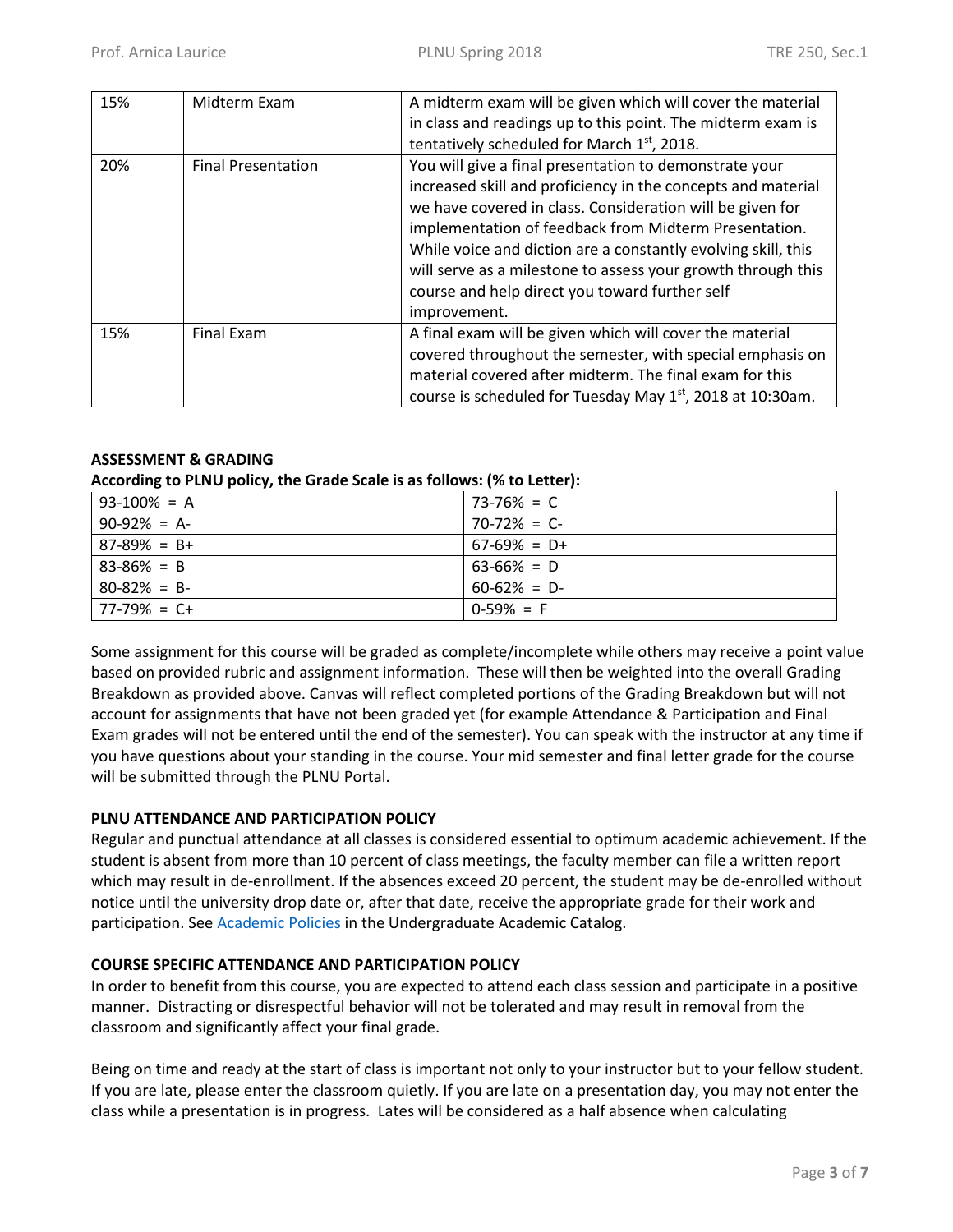Attendance& Participation grades. It is your responsibility to make sure the professor knows if you are late so that you are not marked as absent.

Excused absences (University-sponsored sports, forensics or other activities) need to be brought to the instructor's attention in writing before the day(s) you will be absent. Any absences, excused or otherwise, mean you are responsible for finding out what you have missed, including any assignments that may be due before your next class. If an absence is scheduled for the same time as you are scheduled for a presentation or midterm exam, it is up to you to notify the instructor well in advance in order to coordinate alternative arrangements.

## **STUDENT RESPONSIBILITY**

It is the student's responsibility to maintain his/her class schedule. Should the need arise to drop this course (personal emergencies, poor performance, etc.), the student has the responsibility to follow through (provided the drop date meets the stated calendar deadline established by the university), not the instructor. Simply ceasing to attend this course or failing to follow through to arrange for a change of registration [\(drop/add\)](http://www.pointloma.edu/sites/default/files/filemanager/Records_Office/Change_of_Schedule_Form.pdf) may result in a grade of F on the official transcript.

## **FINAL EXAMINATION POLICY**

Successful completion of this class requires taking the final examination on its scheduled day. The final examination schedule is posted on the [Class Schedules](http://www.pointloma.edu/experience/academics/class-schedules) site. No requests for early examinations or alternative days will be approved.

## **USE OF TECHNOLOGY**

Technology can be a powerful tool for learning, communication, and collaboration. However, it can also be distracting and interfere in other levels of human interaction and syntheses of course material. Please keep cell phones on silent during class. Electronic devices such as laptops, tablets and smart phones, may be used on a limited basis during class with instructor approval, but instructor reserves the right to monitor or eliminate their use or welcome in class.

## **PLNU COPYRIGHT POLICY**

Point Loma Nazarene University, as a non-profit educational institution, is entitled by law to use materials protected by the US Copyright Act for classroom education. Any use of those materials outside the class may violate the law.

## **PLNU ACADEMIC HONESTY POLICY**

Students should demonstrate academic honesty by doing original work and by giving appropriate credit to the ideas of others. Academic dishonesty is the act of presenting information, ideas, and/or concepts as one's own when in reality they are the results of another person's creativity and effort. A faculty member who believes a situation involving academic dishonesty has been detected may assign a failing grade for that assignment or examination, or, depending on the seriousness of the offense, for the course. Faculty should follow and students may appeal using the procedure in the university Catalog. See [Academic Policies](http://catalog.pointloma.edu/content.php?catoid=18&navoid=1278) for definitions of kinds of academic dishonesty and for further policy information.

## **PLNU ACADEMIC ACCOMMODATIONS POLICY**

If you have a diagnosed disability, please contact PLNU's Disability Resource Center (DRC) within the first two weeks of class to demonstrate need and to register for accommodation by phone at 619-849-2486 or by e-mail at [DRC@pointloma.edu.](mailto:DRC@pointloma.edu) See [Disability Resource Center](http://www.pointloma.edu/experience/offices/administrative-offices/academic-advising-office/disability-resource-center) for additional information.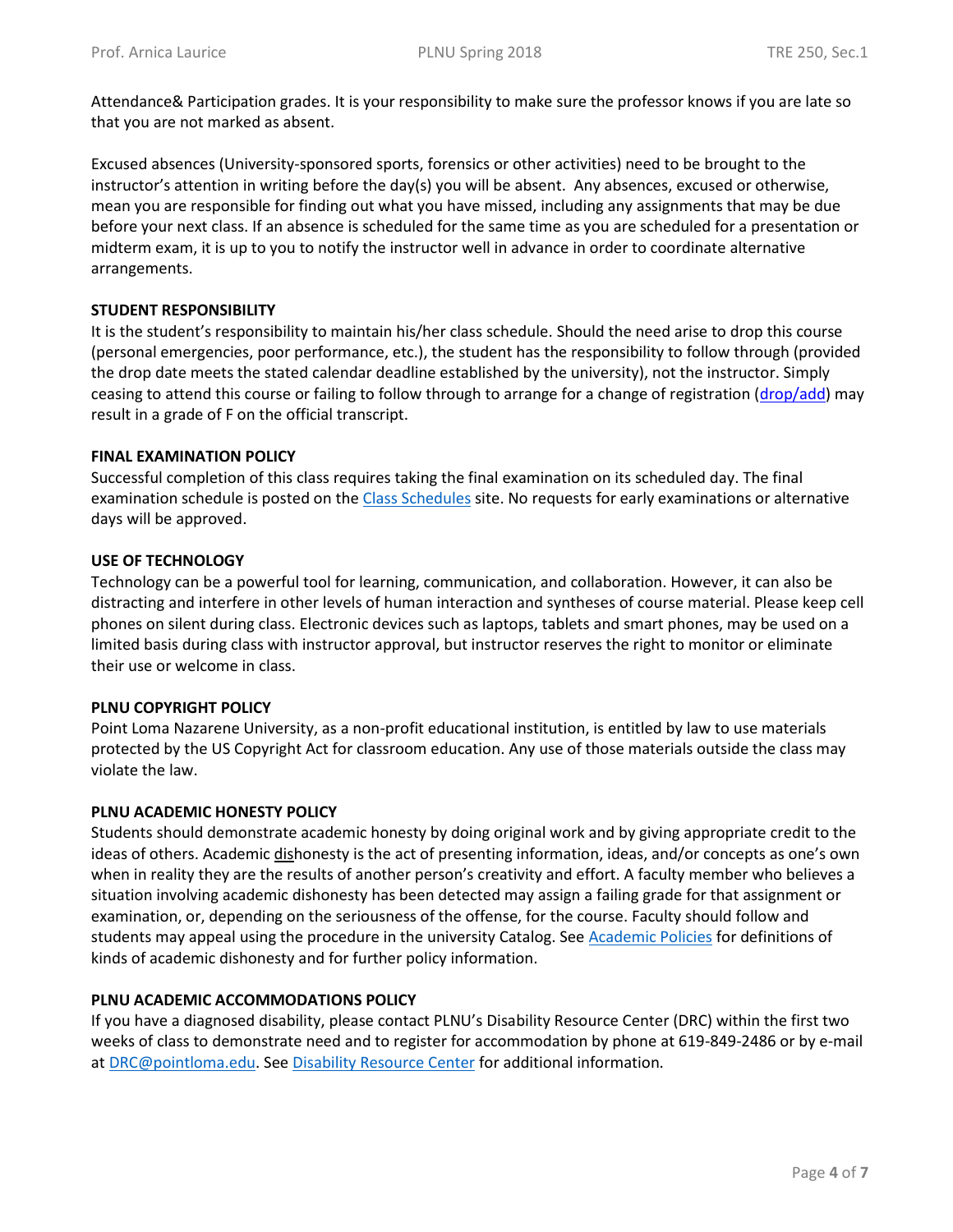## **Proposed Class Schedule**

| Class #        | Date | <b>Subject</b>                             | <b>Chapter/ Readings for</b><br><b>Class</b>                         | <b>Assignment for Next Class</b>                                                                                                                     |
|----------------|------|--------------------------------------------|----------------------------------------------------------------------|------------------------------------------------------------------------------------------------------------------------------------------------------|
| 1              | 1/11 | Introduction, Expectations,<br>Syllabus    |                                                                      | <b>Return Waiver</b><br>$\blacksquare$<br>Record "Comma Gets a Cure"<br>$\blacksquare$<br>Read "One Voice" Ch.1- The<br>$\blacksquare$<br>Foundation |
| $\overline{2}$ | 1/16 | Destructuring                              | One Voice Ch.1                                                       | Practice exercises covered in class (20<br>٠<br>minutes)<br>Respond to Discussion 1 on Canvas<br>٠                                                   |
| 3              | 1/18 | Destructuring                              |                                                                      | Practice exercises covered in class (20<br>$\blacksquare$<br>minutes)<br>Respond to Discussion 2 on Canvas<br>$\blacksquare$                         |
| $\overline{4}$ | 1/23 | Destructuring                              |                                                                      | $\blacksquare$<br>Practice exercises covered in class (20<br>minutes)<br>Respond to Discussion 3 on Canvas<br>٠                                      |
| 5              | 1/25 | Destructuring                              |                                                                      | Read "One Voice" Ch.2- Vocal<br>$\blacksquare$<br>Anatomy & Physiology<br>Read "Speaking With Skill" Ch.2 - The<br><b>Space That Shapes Sound</b>    |
| 6              | 1/30 | Anatomy of Vocal Production One Voice Ch.2 | Speaking w/Skill Ch.2                                                |                                                                                                                                                      |
| $\overline{7}$ | 2/1  | Destructuring                              |                                                                      | Read "One Voice" Ch.3 - Range,<br>Resonance & Articulation                                                                                           |
| 8              | 2/6  | <b>Finding Voice</b>                       | One Voice Ch.3                                                       | Memorized- "How Doth The Little<br>$\blacksquare$<br>Crocodile" (Dover p.29), "The Night<br>Has a Thousand Eyes" (Dover p.34)                        |
| 9              | 2/8  | Restructuring                              | "How Doth The Little<br>Crocodile"<br>"Night Has a Thousand<br>Eyes" | Read "One Voice" Ch.6 - Working with<br>$\blacksquare$<br>Text                                                                                       |
| 10             | 2/13 | Restructuring                              |                                                                      | Read "Speaking With Skill" Ch.3 -<br>$\blacksquare$<br>From Silence to Sound                                                                         |
| 11             | 2/15 | Restructuring/Sound<br>Exploration         |                                                                      | Read "Speaking With Skill" Ch. 4 - The<br>$\blacksquare$<br>Muscles That Shape Sound: the toolkit                                                    |
| 12             | 2/20 | Restructuring/Sound<br>Exploration         |                                                                      | Read Guardian article "Why do stars<br>like Adele keep losing their voices?"<br>and respond to Canvas Discussion                                     |
| 13             | 2/22 | <b>Vocal Health</b>                        |                                                                      |                                                                                                                                                      |
| 14             | 2/27 | <b>Midterm Presentations</b>               |                                                                      | Study for Midterm<br>$\blacksquare$<br>Response due from Midterm<br>Presentation 3/1                                                                 |
| 15             | 3/1  | <b>Midterm Exam</b>                        |                                                                      | Read "Speaking With Skill" Ch.6 & 7<br>٠                                                                                                             |
|                |      |                                            | <b>Spring Break</b>                                                  |                                                                                                                                                      |
| 16             | 3/13 | Phthongs & Obstruents                      | Speaking w/Skill<br>Ch.6 & 7                                         | Read "Speaking With Skill" Ch.11 -<br>Making Your Own Language                                                                                       |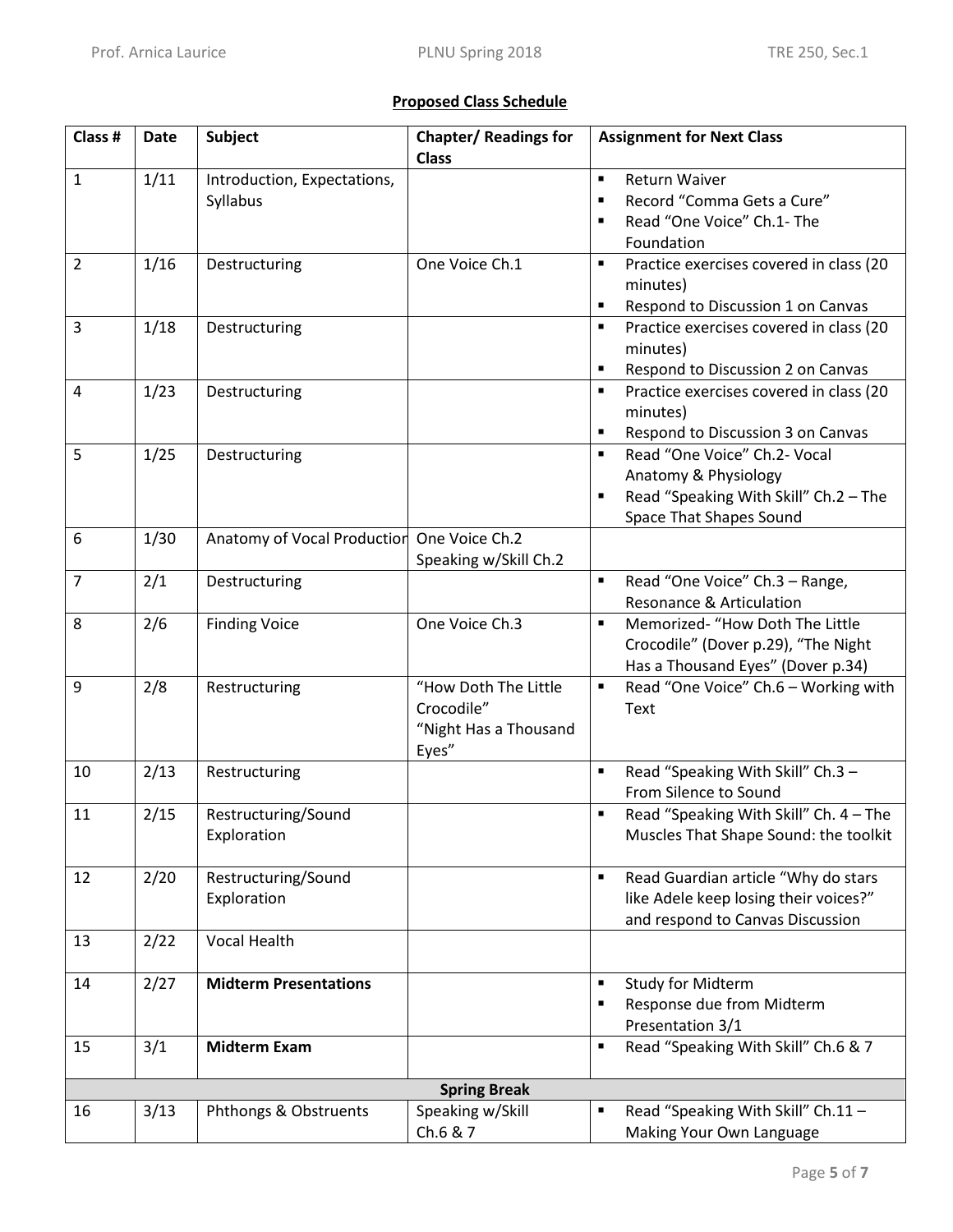| 17          | 3/15               | Omnish                                                                  | Speaking w/Skill<br>Ch.11      | п              | Read "Speaking With Skill" P.114-153        |
|-------------|--------------------|-------------------------------------------------------------------------|--------------------------------|----------------|---------------------------------------------|
| 18          | 3/20               | <b>Exploring IPA</b>                                                    | Speaking w/Skill<br>p.114-153  | $\blacksquare$ |                                             |
| 19          | 3/22               | Mapping your speech                                                     |                                | $\blacksquare$ | Read "Speaking With Skill" Ch.23-25         |
| 20          | 3/27               | Articulation                                                            | Speaking w/ Skill Ch.23-<br>25 | $\blacksquare$ |                                             |
|             |                    |                                                                         | <b>Easter Break</b>            |                |                                             |
| 21          | 4/3                | The Acoustic Space                                                      |                                | $\blacksquare$ | Start planning final presentation           |
| 22          | 4/5                | Intelligibility                                                         |                                |                |                                             |
| 23          | 4/10               | The Recorded Voice                                                      |                                |                |                                             |
| 24          | 4/12               | The Recorded Voice                                                      |                                | $\blacksquare$ | Proposal due for final presentation<br>4/17 |
| 25          | 4/17               | <b>Cold Reading</b>                                                     |                                |                |                                             |
| 26          | 4/19               | <b>Cold Reading</b>                                                     |                                |                |                                             |
| 27          | 4/24               | Speech Challenge                                                        |                                |                |                                             |
| 28          | 4/26               | Speech Challenge                                                        |                                |                |                                             |
|             |                    | Wrap up                                                                 |                                |                |                                             |
|             |                    | Exam Prep                                                               |                                |                |                                             |
|             | <b>Classes End</b> |                                                                         |                                |                |                                             |
| <b>EXAM</b> | 5/1                | FINAL EXAM & Final Presentations - Tuesday May $1st$ , 2018 at 10:30am. |                                |                |                                             |

\*Schedule subject to change by instructor.